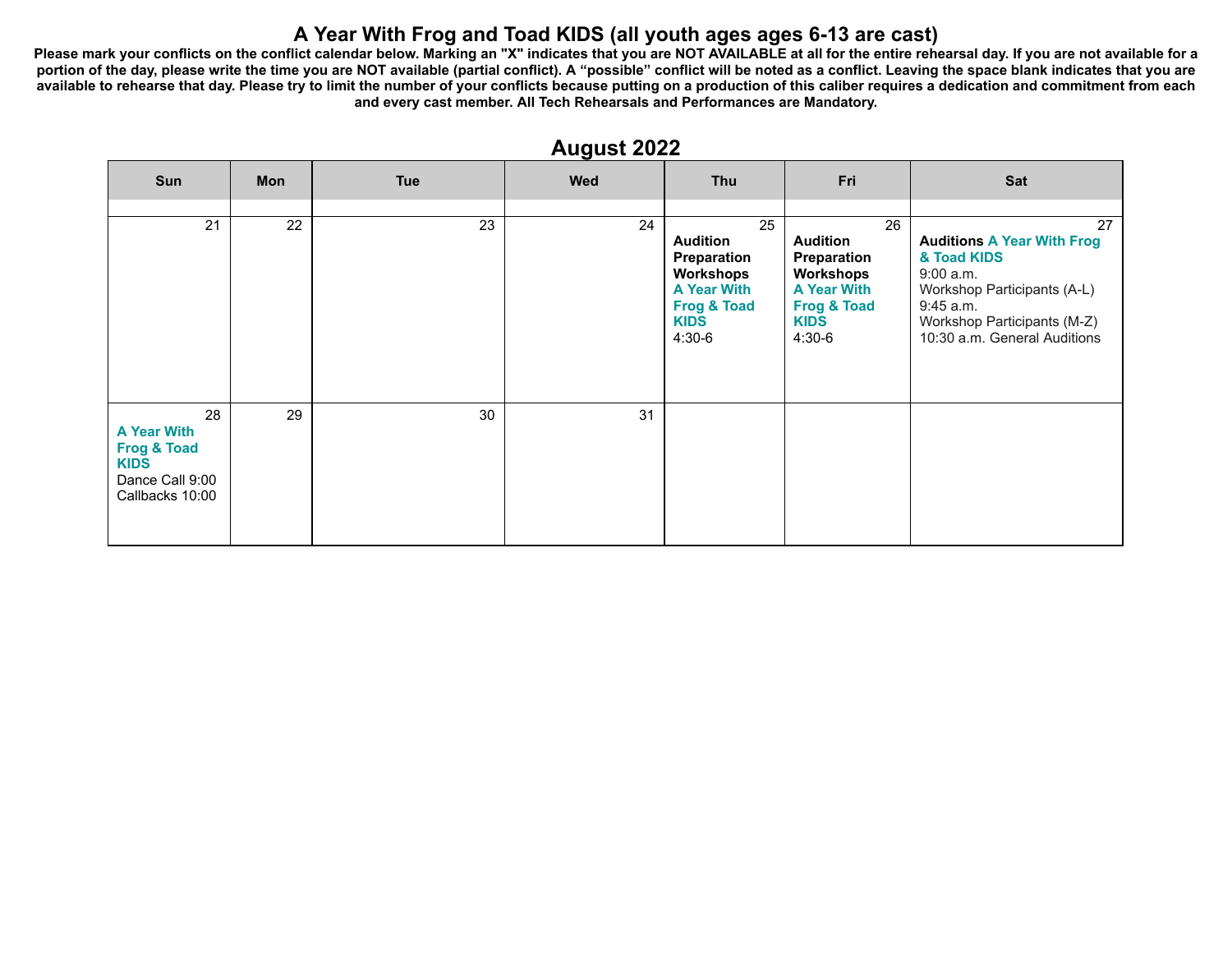# **September 2022**

| Sun | Mon | <b>Tue</b> | Wed            | Thu                                                                                                     | Fri                                                                                        | Sat                                                                                     |
|-----|-----|------------|----------------|---------------------------------------------------------------------------------------------------------|--------------------------------------------------------------------------------------------|-----------------------------------------------------------------------------------------|
|     |     |            |                | $\mathbf{1}$<br>A Year With Frog &<br><b>Toad KIDS</b><br>4:30-5 Parent Meeting;<br>Rehearsal 5:00-6:00 | $\overline{2}$<br><b>A Year With</b><br><b>Frog &amp; Toad</b><br><b>KIDS</b><br>4:30-6:00 | 3<br>A Year With Frog &<br><b>Toad KIDS</b><br>Costume Fittings 9-10<br>Rehearsal 9-12  |
| 4   | 5   | 6          | $\overline{7}$ | 8<br>A Year With Frog &<br><b>Toad KIDS</b><br>4:30-6:00                                                | 9<br><b>A Year With</b><br><b>Frog &amp; Toad</b><br><b>KIDS</b><br>4:30-6:00              | 10<br>A Year With Frog &<br><b>Toad KIDS</b><br>Costume Fittings 9-10<br>Rehearsal 9-12 |
| 11  | 12  | 13         | 14             | 15<br>A Year With Frog &<br><b>Toad KIDS</b><br>4:30-6:00                                               | 16                                                                                         | 17                                                                                      |
| 18  | 19  | 20         | 21             | 22                                                                                                      | 23                                                                                         | 24                                                                                      |
| 25  | 26  | 27         | 28             | 29<br>A Year With Frog &<br><b>Toad KIDS</b><br>4:30-7:45                                               | 30<br><b>A Year With</b><br><b>Frog &amp; Toad</b><br><b>KIDS</b><br>4:30-7:45             |                                                                                         |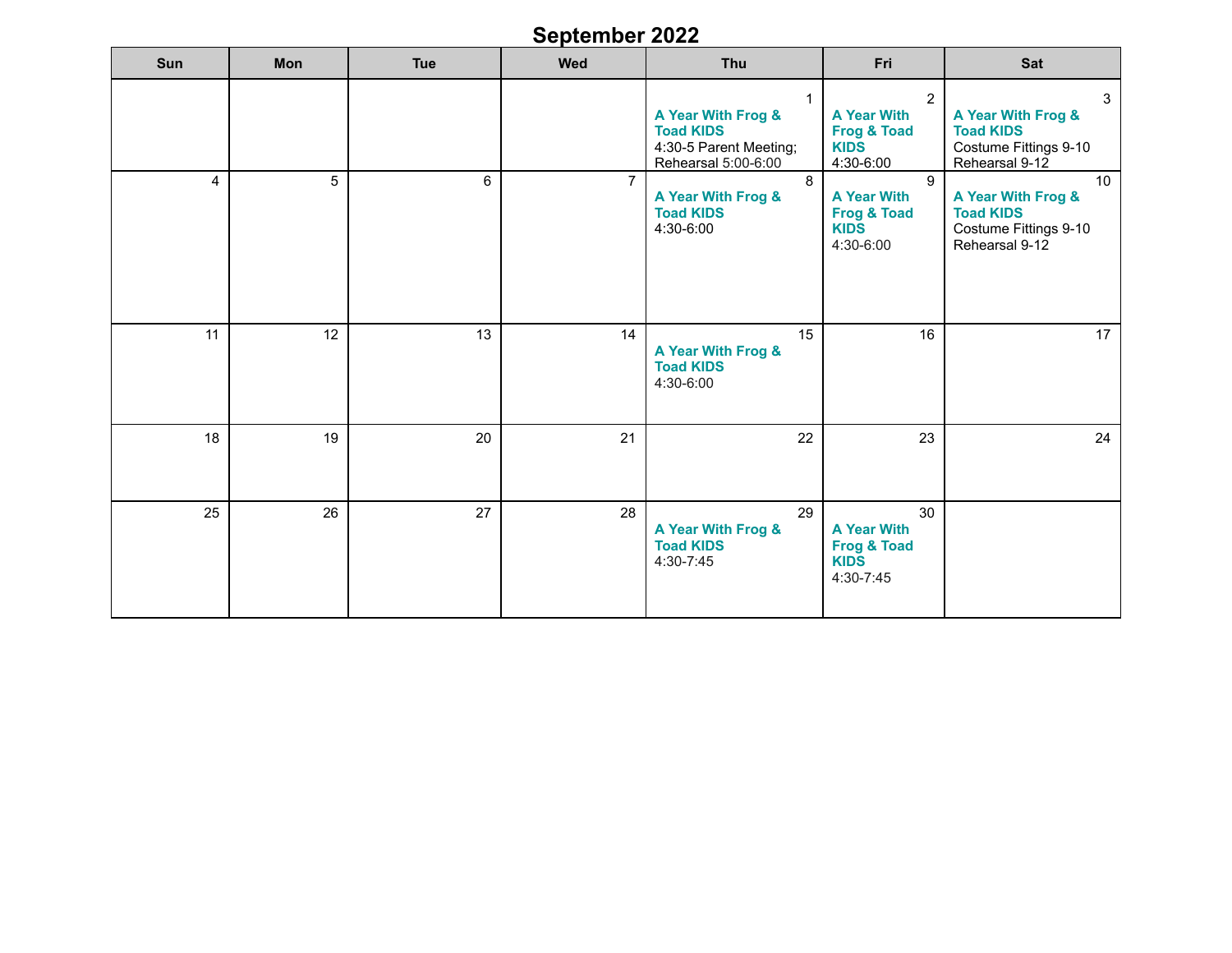# **October 2022**

| Sun                                                                                | Mon          | Tue | Wed | Thu                                                       | Fri                                                                          | Sat                                                                                              |
|------------------------------------------------------------------------------------|--------------|-----|-----|-----------------------------------------------------------|------------------------------------------------------------------------------|--------------------------------------------------------------------------------------------------|
|                                                                                    |              |     |     |                                                           |                                                                              | $\mathbf{1}$<br>A Year With Frog & Toad<br><b>KIDS</b><br>Costume Fittings 12-1<br>Rehearsal 1-6 |
| $\overline{a}$                                                                     | $\mathbf{3}$ | 4   | 5   | 6<br>A Year With Frog &<br><b>Toad KIDS</b><br>4:30-6:00  | 7<br><b>A Year With Frog</b><br>& Toad KIDS<br>4:30-6:00                     | 8<br>A Year With Frog & Toad<br><b>KIDS</b><br>Costume Fittings 9-10<br>Rehearsal 9-1            |
| 9<br><b>A Year With Frog</b><br>& Toad KIDS<br>Rehearsal 9-2                       |              | 11  | 12  | 13<br>A Year With Frog &<br><b>Toad KIDS</b><br>4:30-6:00 | 14<br><b>A Year With Frog</b><br>& Toad KIDS<br>4:30-6:00                    | 15<br>A Year With Frog & Toad<br><b>KIDS</b><br>Costume Fittings 9-10<br>Rehearsal 9-1           |
| 16<br><b>A Year With Frog</b><br>& Toad KIDS<br>Rehearsal 9-2                      | 17           | 18  | 19  | 20<br>A Year With Frog &<br><b>Toad KIDS</b><br>4:30-6:00 | 21<br><b>A Year With Frog</b><br>& Toad KIDS<br>Tech/Cue-to-Cue<br>4:30-8:00 | 22<br>A Year With Frog & Toad<br><b>KIDS</b><br>Tech/Dress 9:00-2:00                             |
| 23<br><b>A Year With Frog</b><br>& Toad KIDS<br><b>Tech/Dress</b><br>$9:00 - 1:30$ | 24           | 25  | 26  | 27                                                        | 28                                                                           | 29                                                                                               |
| 30                                                                                 | 31           |     |     |                                                           |                                                                              |                                                                                                  |